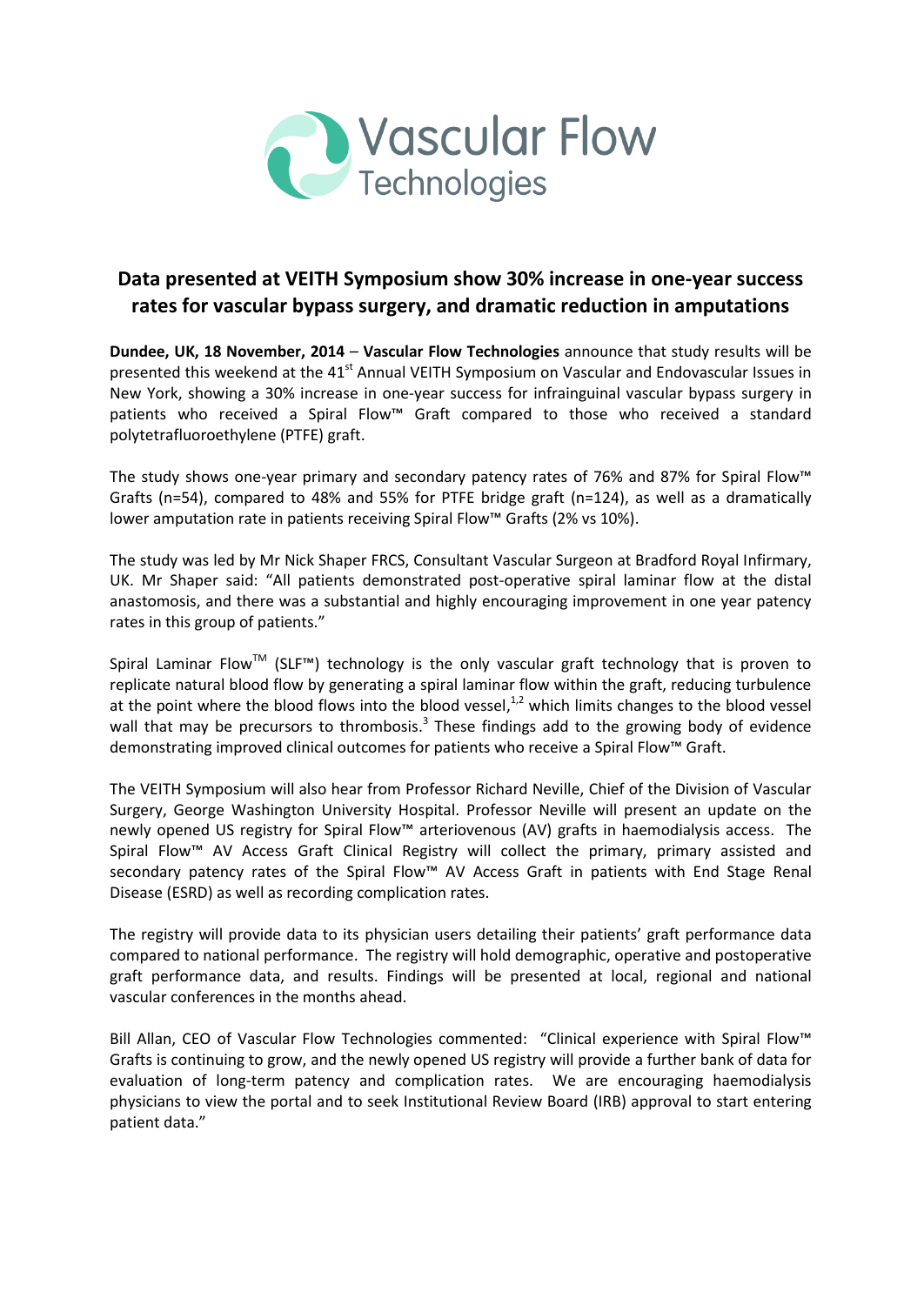The Vascular Flow Clinical Registry portal can be accessed at [www.vascular-flow-clinical](http://www.vascular-flow-clinical-registry.com/)[registry.com.](http://www.vascular-flow-clinical-registry.com/)

-Ends-

### **Notes to Editors**

## **About Vascular Flow Technologies**

Vascular Flow Technologies is a leading innovator focused on the research, development and commercialisation of devices to improve blood flow in compromised or diseased blood vessels utilising its proprietary Spiral Laminar Flow™ (SLF™) technology. Natural blood flow has a distinctive singular spiral flow pattern and the patented SLF™ technology is the only clinically-proven design to replicate this.

VFT has two CE marked and FDA approved devices commercialised in Europe and the US, the Spiral Flow™ peripheral bypass (PV) graft and the Spiral Flow™ arteriovenous access (AV) graft. The SLF™ technology is used to create a longer lasting graft or stent, producing a better quality of life for the patient due to reduced vascular complications and improved longevity of the implant. VFT is a privately held company with headquarters in Dundee, UK.

Further information is available at **[www.vascular-flow.com.](http://www.vascular-flow.com/)** 

#### **About the study**

The study, *Spiral Flow Prosthetic Grafts in Lower Extremity Bypasses – one year and beyond*, compared prospective data on primary and secondary patency rates, interventions and complications at one year post-operation in 54 patients undergoing infrainguinal bypass using SLF grafts between 2011 and 2014, with retrospective data on all infrainguinal grafts (n=124) conducted using a conventional bridge graft between 2003 and 2008.

The abstract will be available after the meeting at:

<http://www.veithsymposium.org/index.php?pg=program-2014>

#### **About VEITHsymposium**

Now in its fourth decade, VEITHsymposium provides vascular surgeons, interventional radiologists, interventional cardiologists and other vascular specialists with a unique and exciting format to learn the most current information about what is new and important in the treatment of vascular disease. The 5-day event features over 750 rapid-fire presentations from world-renowned vascular specialists with emphasis on the latest advances, changing concepts in diagnosis and management, pressing controversies and new techniques. To register to attend the VEITHsymposium, please visit www.VEITHpress.org or contact Pauline T. Mayer at 631.979.3780.

For more information, please contact: **Bill Allan CEO, Vascular Flow Technologies**  Telephone: +44 (0) 1382 598 532 Email: [info@vascular-flow.com](mailto:info@vascular-flow.com)

For media enquiries, please contact: **Dr Lynne Trowbridge / Ruth Ashton Instinctif Partners**  Telephone: +44 207 866 7936 Email: [VFT@instinctif.com](mailto:VFT@instinctif.com)